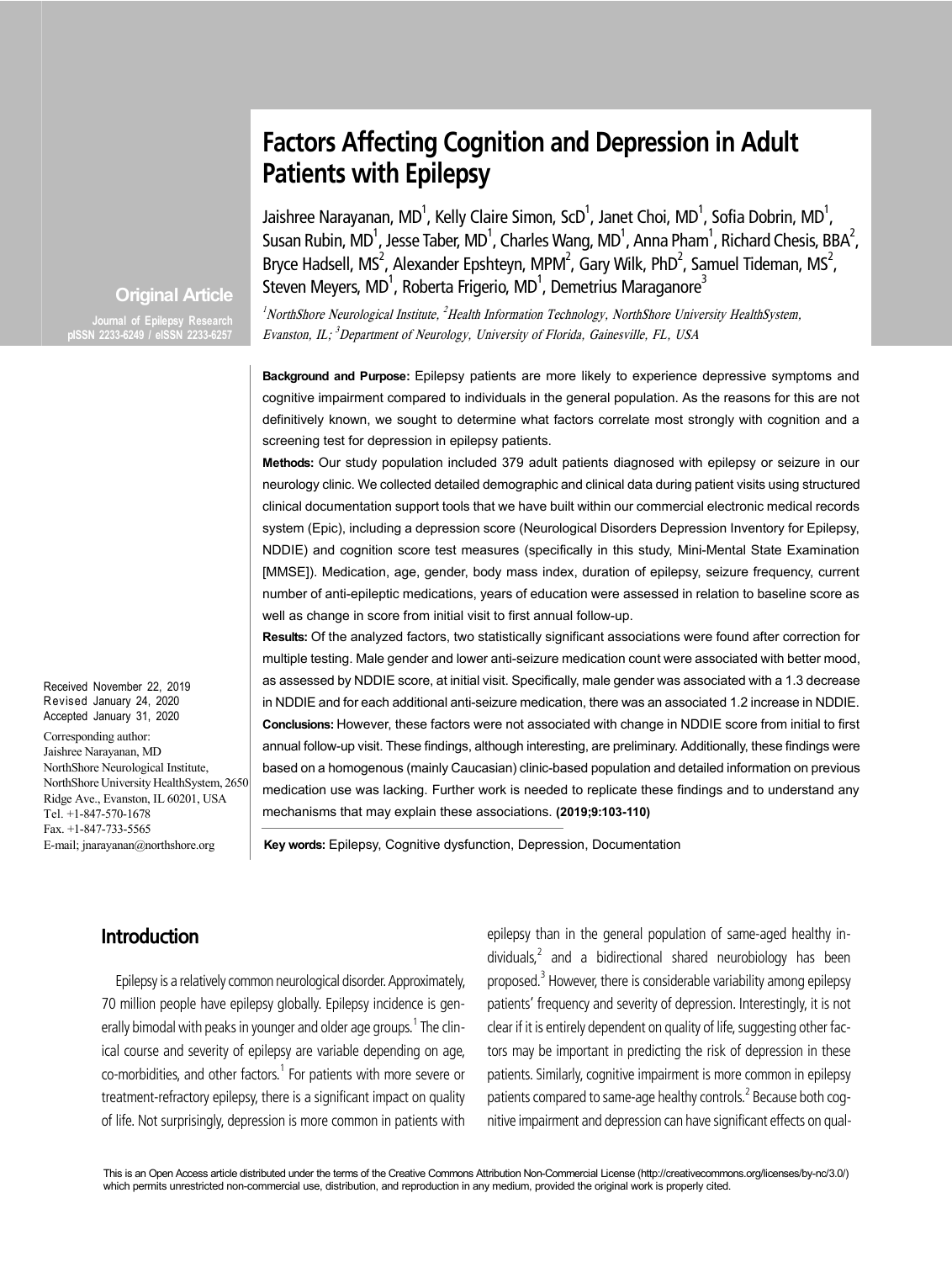ity of life, it is important to understand what factors may predict mood and cognitive impairment, particularly if there are modifiable factors or factors that would benefit from early intervention. The relationship between mood and cognitive impairment in epilepsy is likely multifactorial. Possible explanations include shared neurobiology, comorbidities, medication effects, and socio-economic factors, among others.<sup>4-13</sup> Understanding these relationships will improve the care given to patients with epilepsy, who already have a condition which imposes a significant impact on their quality of life.

The aim of our study is to determine factors that have significant association with depression and cognitive impairment in patients with epilepsy. The study design involves a point of care structured data collection from patients with epilepsy in the epilepsy clinic during their office visit and analysis of the data collected to address the study aim.

## **Methods**

#### **Study population**

Our study population included all adult patients (ages 18 and above) who were seen at the epilepsy clinic for their initial visit at Northshore University HealthSystem between January 21, 2014 and April 12, 2019, and had a final diagnosis of seizure or epilepsy. We identified 666 patients who met these criteria during the study period. We restricted our analyses to patients with the relevant outcome measure documented (total number in regression for Neurological Disorders Depression Inventory for Epilepsy [NDDIE] was 377 and for Mini-Mental State Examination [MMSE] was 369). Of these patients, a sub-set have returned for first annual follow-up visits and are included in the longitudinal analyses (190 for analysis of NDDIE and 189 for analysis of MMSE).

## **Design methods**

Data was collected at the point of care during the outpatient clinic visit, using structured clinical documentation support tools that we have built within our commercial electronic medical records (EMR) system (Epic).<sup>14,15</sup> The tools navigate care according to best practices, capture several hundred fields of epilepsy data per office visit and write notes at initial and annual follow-up visits. A validated screening tool for depressive symptoms was administered using the NDDIE.<sup>16</sup> The 6-item NDDIE was used as validated by Gilliam et al.<sup>16</sup> A score of 15 had a specificity of 90%, a sensitivity of 81%, and a positive predictive value of 0.62 for a diagnosis of major depression.16 Therefore, a score of 15 was used as the cut-off for major depression.

Initially, for cognitive assessment, we used the Montreal Cognitive Assessment (MoCA).<sup>17</sup> However, due to licensing permissions, the burden to the nursing staff and physician request, we switched to the Short Test of Mental Status (STMS). STMS was used as defined by Kokmen et al.<sup>17</sup> A score of 29 (out of a maximum of 38) or less is considered screening positive for dementia. The reported sensitivity was 92% and specificity was 91%.<sup>17</sup> Because both scores (MoCA and STMS) can be converted to the MMSE using published nomograms<sup>18</sup> for MOCA and unpublished nomograms for STMS. For comparability, we present all scores as their MMSE converted score. For MMSE, scores of 23 or less are commonly considered abnormal.<sup>19</sup> We chose other variables of interest based on a priori knowledge from published literature, $4-13$  including age (years), gender, body mass index (BMI; kg/m<sup>2</sup>), use of commonly prescribed epilepsy medications (levetiracetam, lamotrigine, valproic acid and carbamazepine), years of education, duration of epilepsy, seizure frequency (defined as number of seizures per day), and number of current anti-epileptic drugs (AEDs). In addition, we screened for commonly prescribed anti-depressant medications (fluoxetine, paroxetine, sertraline, citalopram, escitalopram, and venlafaxine). Medication use was determined from the physician's review of the patient's medications at each office visit. We dichotomized anti-depressant medication use based on whether a patient reported current use of one of the listed anti-depressant medications.

#### **Statistical methods**

Multivariable linear regression models were used to assess the linear association between NDDIE or MMSE, age, gender, medications, duration of epilepsy, seizure frequency, number of current anti-seizure medications, years of education and BMI. The open source statistical software R (version 3.3.2; Microsoft, Seattle, WA, USA) was used for all analyses. We conducted two sets of analyses, and the first considered the association between the covariates and MMSE or NDDIE at initial baseline visit. In longitudinal analyses, we further adjusted for baseline NDDIE or MMSE score and assessed the association between the covariates at baseline and change in NDDIE or MMSE from initial to first annual visit. To assess for potential confounding by anti-depressant medication use, we ran baseline and longitudinal analyses with and without anti-depressant medications and compared the point estimates of variables of interest between the two models. Because this was an exploratory study, we used a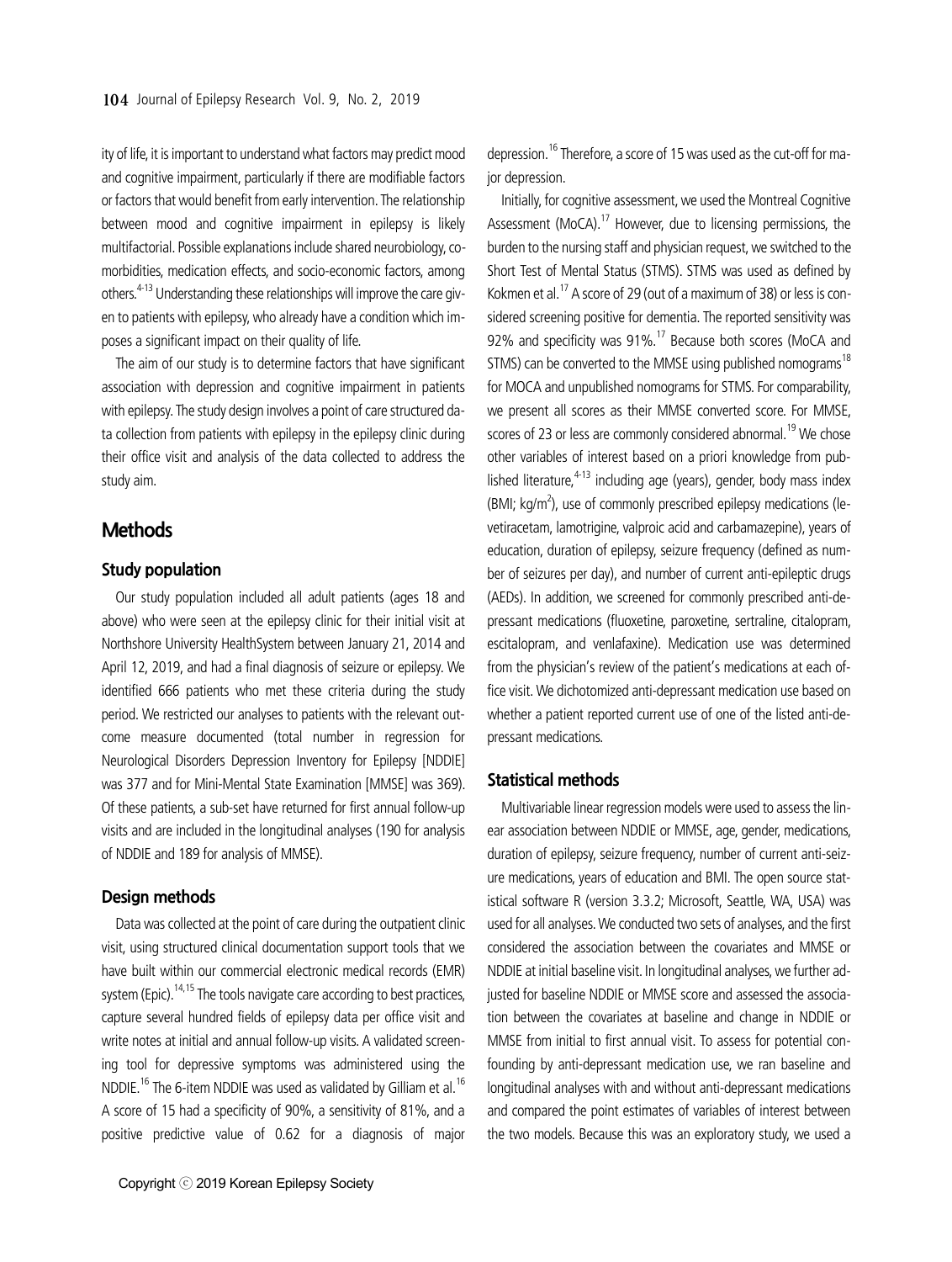Bonferroni correction to determine statistical significance.  $\rho$ -values were considered significant if  $p<0.0045$  (0.05 divided by 11 tests). We restricted our analyses to patients with the relevant outcome measure documented (total number in regression for NDDIE was 377 and for MMSE was 369). Of these patients, a sub-set have returned for first annual visits and are included in the longitudinal analyses (190 for analysis of NDDIE and 189 for analysis of MMSE).

# **Results**

Baseline characteristics of our study population are shown in Table 1. Results of multivariable regression analyses assessing the relationship between age, BMI, gender, medication use, epilepsy duration, epilepsy severity, and years of education with NDDIE or MSSE are shown in Table 2 for initial visit and Table 3 for change from initial to first annual follow-up visit. In addition, multivariable regression analyses including anti-depressant medication use for the initial visit and the change from initial to annual follow-up visits are included in Tables 4 and 5, respectively. The time between the first annual follow-up visit and initial visit ranged from 9-15 months.

#### **NDDIE**

In multivariable models, for the association with baseline NDDIE, we found that male gender ( $\rho_{\text{uncorrected}}$ =0.004) and lower number of anti-seizure medications ( $\rho_{\text{uncorrected}}$ =0.001) were associated with better mood after adjustment for multiple comparisons. Specifically, men had on average, NDDIE scores that were 1.3 points lower than women. For AED count, use of each additional AED medication (increasing count) was associated with a 1.2 increase in NDDIE. None of the medications (lamotrigine, valproic acid, levetiracetam, and carbamazepine) analyzed had a significant association with mood. For change in NDDIE, there was an association with valproic acid use. Use of valproic acid was associated with a higher NDDIE score (1.9 points). However, this was no longer significant after correction for multiple testing ( $\rho_{\text{uncorrected}}$  $>$ 0.0045). None of the other factors studied showed a statistically significant association with change in NDDIE scores including levetiracetam, lamotrigine and carbamazepine.

## **MMSE**

As expected, there was a significant association between ages  $(\rho_{\text{uncorrected}}=0.002)$ , with each increasing year of age being associated with a -0.02 decrease in MMSE score. Additionally, number of years of education and MMSE scores were strongly associated  $(\rho_{\text{uncorrected}}< 0.001)$ . Each additional year of education was associated with a 0.28 increase in MMSE. The other significant association was between MMSE score and seizure frequency  $(\rho_{\text{uncorrected}}=0.03)$ . Patients with more frequent seizures had a significantly lower cognitive status. However, this was no longer significant after adjustment for multiple testing. No other significant associations were observed.

For the change in MMSE scores from initial visit to first annual fol-

Table 1. Descriptive characteristics for 385 epilepsy patients included in analysis

|                                                                  | Value (n=385)             |
|------------------------------------------------------------------|---------------------------|
| Age at encounter                                                 | 45 (18-94)                |
| Age at onset                                                     | 27 (0-91)                 |
| Age at diagnosis                                                 | 26 (0-93)                 |
| Disease duration                                                 | 7.8 (0-70)                |
| Female                                                           | 203 (52)                  |
| Race                                                             |                           |
| Caucasian                                                        | 306 (80)                  |
| African-American                                                 | 34 (9)                    |
| Hispanic/Latino                                                  | 26(7)                     |
| Asian                                                            | 18 (5)                    |
| American Indian or Alaskan Native                                | 1(1)                      |
| BMI                                                              | 26 (17-659)               |
| Years of education                                               | 16 (6-30)                 |
| Smoking history                                                  |                           |
| Never                                                            | 235 (61)                  |
| Former                                                           | 111 (29)                  |
| Current                                                          | 38 (10)                   |
| Passive                                                          | 1(1)                      |
| NDDIE: signs or symptoms of major<br>depression, cutoff score 15 | 79 (21)                   |
| NDDIE score                                                      | $11(6-24)$                |
| MMSE: possible cognitive impairment, score<br>$of >23$ abnormal  | 21(6)                     |
| MMSE score                                                       | 28 (10-30)                |
| Anti-epileptic drugs                                             |                           |
| Levetiracetam                                                    | 182 (47)                  |
| Lamotrigine                                                      | 52 (14)                   |
| Valproic acid                                                    | 49 (13)                   |
| Carbamazepine                                                    | 32 (8)                    |
| Monotherapy                                                      | 268 (70)                  |
| Polytherapy                                                      | 90 (23)                   |
| Seizure frequency per day                                        | $0.001$ $(0.0003 - 0.57)$ |
| Anti-depressant drugs                                            | 16(4)                     |

Values are presented as median (range) or number (%).

BMI, body mass index; NDDIE, Neurological Disorders Depression Inventory for Epilepsy; MMSE, Mini-Mental State Examination.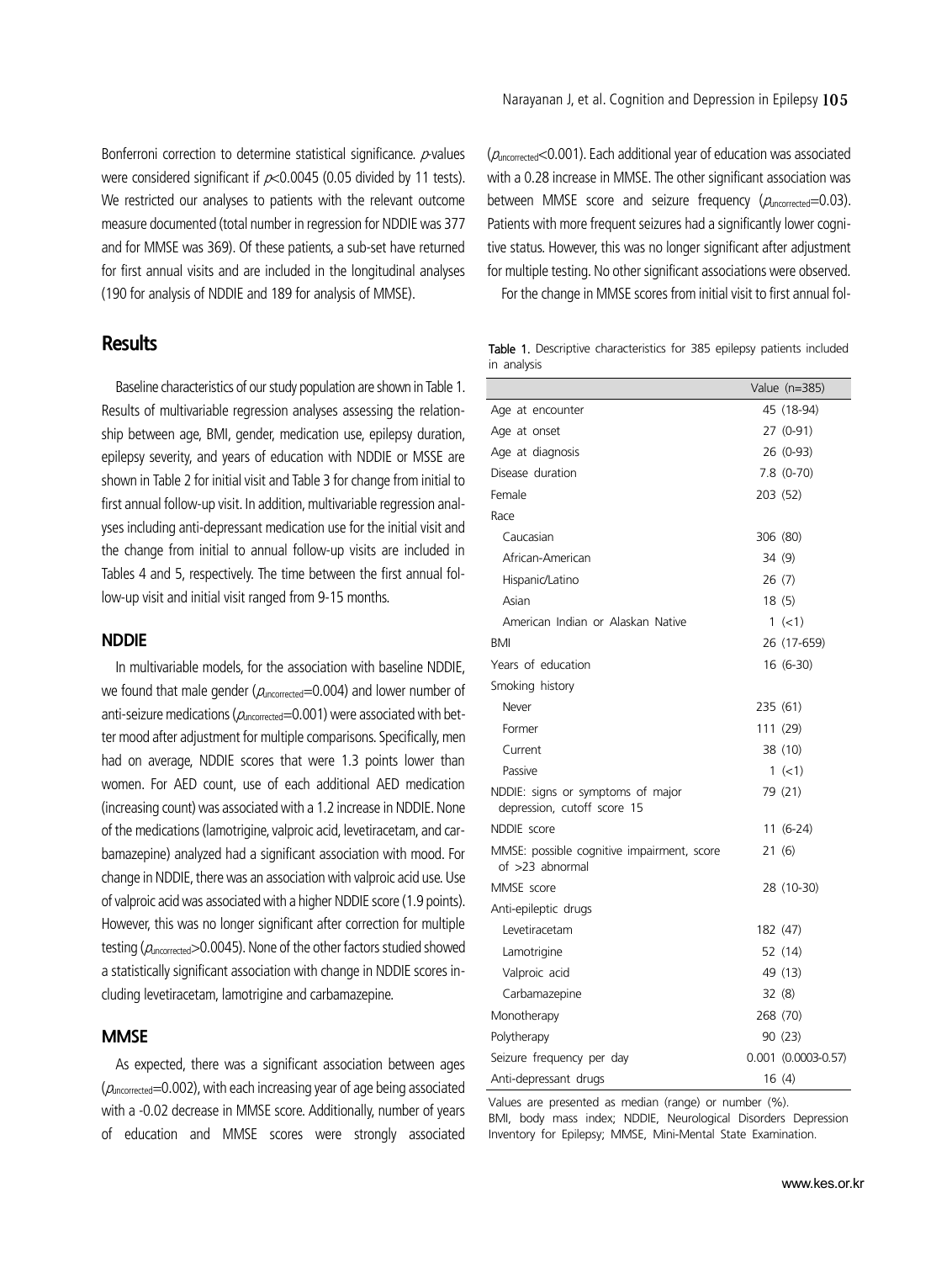low-up visit, there was suggestion of an association with BMI  $(\rho_{\text{uncorrected}}=0.008)$ . Each one unit increase in BMI was associated with a 0.06 decrease in MMSE. However, this association was no longer significant after correction for multiple testing. No other significant associations were observed.

# **Discussion**

The structured data collection for epilepsy toolkit that we have incorporated into our EMR system (Epic) offers a powerful way of collecting several hundred fields of epilepsy related data per office visit, which allows for conducting research conduct research at the point-of-care.<sup>15</sup> We sought to investigate the correlation between se-

Table 2. p-values from linear regression of baseline NDDIE or MMSE and age, gender, BMI, medication use, seizure frequency, number of anti-seizure medications, duration of epilepsy, and years of education at baseline

|                    | NDDIE $(n=377)$ |           |            | MSSE (n=369) |           |              |
|--------------------|-----------------|-----------|------------|--------------|-----------|--------------|
|                    | Coefficients    | <b>SE</b> | $p$ -value | Coefficients | <b>SE</b> | $p$ -value   |
| Age                | $-0.013$        | 0.013     | 0.33       | $-0.023$     | 0.007     | $0.002*$     |
| <b>BMI</b>         | 0.072           | 0.036     | 0.047      | $-0.011$     | 0.021     | 0.59         |
| Gender             | $-1.34$         | 0.45      | $0.003*$   | $-0.065$     | 0.26      | 0.81         |
| Years of education | $-0.08$         | 0.078     | 0.31       | 0.28         | 0.046     | $< 0.00001*$ |
| Disease duration   | $-0.019$        | 0.016     | 0.25       | $-0.004$     | 0.009     | 0.68         |
| # AEDs             | 1.24            | 0.37      | $0.001*$   | $-0.22$      | 0.22      | 0.33         |
| Seizure frequency  | 3.18            | 3.25      | 0.33       | $-4.04$      | 1.86      | 0.03         |
| Levetiracetam      | $-0.92$         | 0.55      | 0.1        | 0.0004       | 0.32      | 0.999        |
| Lamotrigine        | $-0.31$         | 0.72      | 0.67       | 0.14         | 0.42      | 0.73         |
| Valproic acid      | $-0.57$         | 0.77      | 0.46       | $-0.84$      | 0.46      | 0.067        |
| Carbamazepine      | $-1.47$         | 0.85      | 0.08       | 0.67         | 0.50      | 0.18         |

 $p$ -values shown in table are uncorrected values. Significant after correction for multiple testing AED.

NDDIE, Neurological Disorders Depression Inventory for Epilepsy; MMSE, Mini-Mental State Examination; BMI, body mass index; SE, standard error; AEDs, anti-epileptic drugs.

\* $p$ -values that are significant after multiple hypothesis correction.

Table 3.  $p$ -values from linear regression for change in NDDIE or MMSE from initial to annual follow-up visit

|                    |              | NDDIE $(n=190)$ |              |              | MMSE $(n=189)$ |               |
|--------------------|--------------|-----------------|--------------|--------------|----------------|---------------|
|                    | Coefficients | <b>SE</b>       | $p$ -value   | Coefficients | <b>SE</b>      | $\rho$ -value |
| Initial score      | $-0.38$      | 0.055           | $< 0.00001*$ | $-0.27$      | 0.057          | $< 0.0001*$   |
| Age                | 0.01         | 0.014           | 0.50         | $-0.005$     | 0.009          | 0.60          |
| <b>BMI</b>         | 0.02         | 0.04            | 0.63         | $-0.065$     | 0.024          | 0.008         |
| Gender             | $-0.47$      | 0.50            | 0.34         | 0.22         | 0.30           | 0.47          |
| Years of education | $-0.14$      | 0.08            | 0.08         | 0.072        | 0.05           | 0.17          |
| Disease duration   | $-0.03$      | 0.017           | 0.08         | 0.014        | 0.01           | 0.15          |
| # AEDs             | $-0.57$      | 0.41            | 0.16         | $-0.39$      | 0.26           | 0.14          |
| Seizure frequency  | $-4.70$      | 3.21            | 0.14         | 0.52         | 1.90           | 0.79          |
| Levetiracetam      | $-0.35$      | 0.59            | 0.55         | $-0.084$     | 0.36           | 0.81          |
| Lamotrigine        | 0.21         | 0.78            | 0.79         | $-0.33$      | 0.46           | 0.48          |
| Valproic acid      | 1.92         | 0.84            | 0.02         | 0.95         | 0.55           | 0.08          |
| Carbamazepine      | $-0.31$      | 0.85            | 0.71         | $-0.30$      | 0.52           | 0.57          |

 $p$ -values shown in table are uncorrected  $p$ -values. Significant after correction for multiple testing AED.

NDDIE, Neurological Disorders Depression Inventory for Epilepsy; MMSE, Mini-Mental State Examination; BMI, body mass index; SE, standard error; AEDs, anti-epileptic drugs.

\* $p$ -values that are significant after multiple hypothesis correction.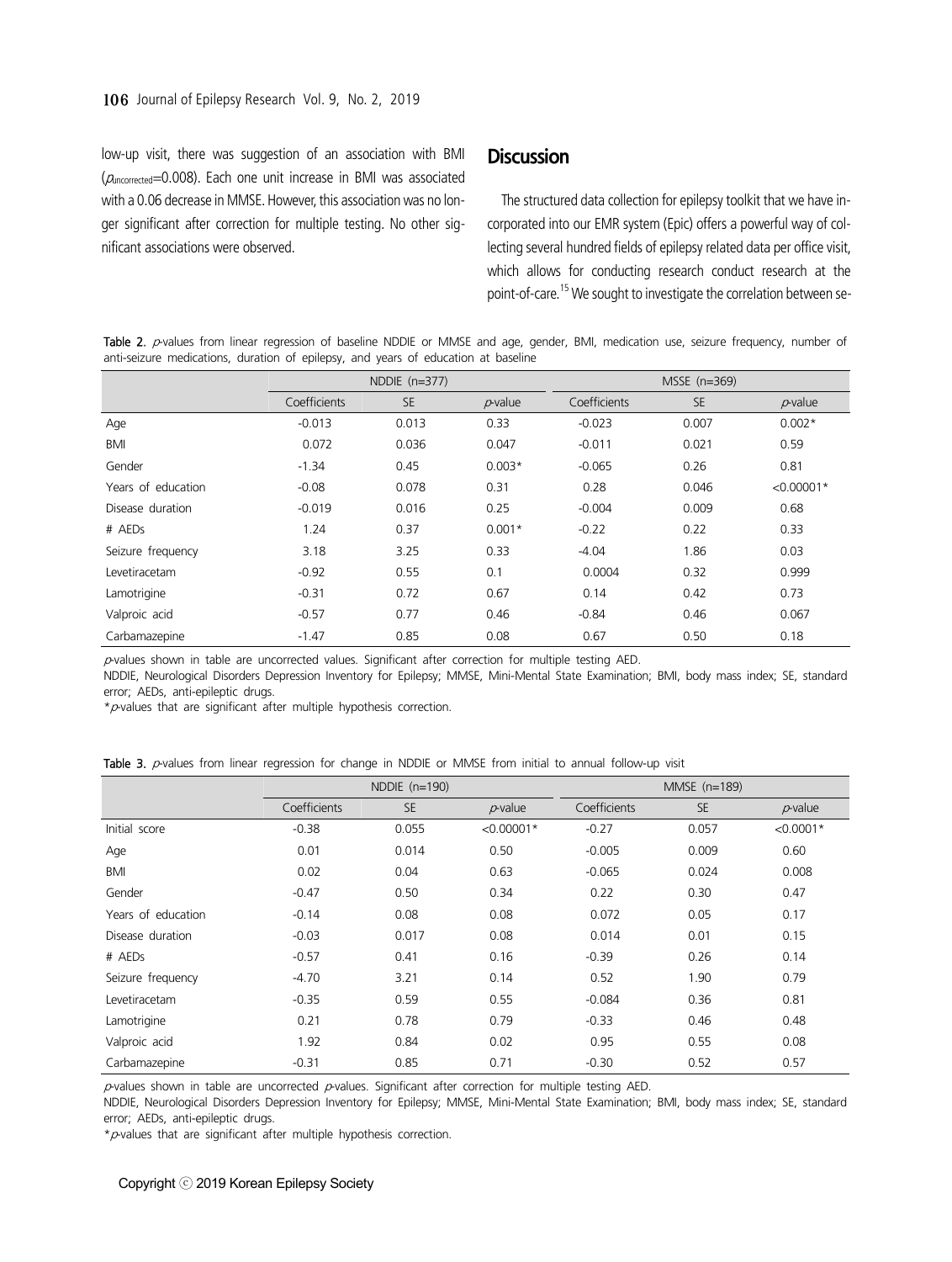lect patient characteristics, and NDDIE or MMSE scores. We analyzed the association between age, gender, BMI, levetiracetam, lamotrigine, valproic acid, carbamazepine, duration of epilepsy, seizure frequency, years of education, current number of anti-seizure medications and NDDIE and MMSE scores at initial visit and over time. Duration of each medication use was not included since the information was collected during the office visit from patient reports and many of the patients were not sure about how long they had

Table 4. *p*-values from linear regression of baseline NDDIE or MMSE and age, gender, BMI, medication use, seizure frequency, number of anti-seizure medications, duration of epilepsy, years of education and anti-depressant medications at baseline

|                    | NDDIE $(n=377)$ |           |            | MSSE (n=369) |           |              |
|--------------------|-----------------|-----------|------------|--------------|-----------|--------------|
|                    | Coefficients    | <b>SE</b> | $p$ -value | Coefficients | <b>SE</b> | $p$ -value   |
| Age                | $-0.011$        | 0.013     | 0.38       | $-0.023$     | 0.007     | $0.002*$     |
| BMI                | 0.067           | 0.036     | 0.06       | $-0.011$     | 0.021     | 0.60         |
| Gender             | $-1.33$         | 0.45      | $0.003*$   | $-0.064$     | 0.26      | 0.81         |
| Years of education | $-0.068$        | 0.077     | 0.38       | 0.28         | 0.046     | $< 0.00001*$ |
| Disease duration   | $-0.02$         | 0.016     | 0.21       | $-0.004$     | 0.009     | 0.69         |
| # AEDs             | 1.31            | 0.37      | $0.0004*$  | $-0.22$      | 0.22      | 0.33         |
| Seizure frequency  | 2.24            | 3.21      | 0.49       | $-4.00$      | 1.87      | 0.03         |
| Levetiracetam      | $-0.97$         | 0.54      | 0.07       | 0.002        | 0.32      | 0.997        |
| Lamotrigine        | $-0.52$         | 0.71      | 0.46       | 0.15         | 0.42      | 0.72         |
| Valproic acid      | $-0.70$         | 0.76      | 0.35       | $-0.84$      | 0.46      | 0.069        |
| Carbamazepine      | $-1.74$         | 0.84      | 0.04       | 0.68         | 0.50      | 0.18         |
| Anti-depressant    | 3.87            | 1.08      | $0.0004*$  | $-0.14$      | 0.65      | 0.84         |

 $p$ -values shown in table are uncorrected values. Significant after correction for multiple testing AED.

NDDIE, Neurological Disorders Depression Inventory for Epilepsy; MMSE, Mini-Mental State Examination; BMI, body mass index; SE, standard error; AEDs, anti-epileptic drugs.

 $*$ *p*-values that are significant after multiple hypothesis correction.

Table 5.  $\rho$ -values from linear regression for change in NDDIE or MMSE from initial to annual follow-up visit including anti-depressant medications

|                    | NDDIE $(n=190)$ |           |               | MMSE $(n=189)$ |           |             |
|--------------------|-----------------|-----------|---------------|----------------|-----------|-------------|
|                    | Coefficients    | <b>SE</b> | $\rho$ -value | Coefficients   | <b>SE</b> | $p$ -value  |
| Initial score      | $-0.38$         | 0.056     | $< 0.00001*$  | $-0.27$        | 0.057     | $< 0.0001*$ |
| Age                | 0.01            | 0.014     | 0.50          | $-0.005$       | 0.008     | 0.60        |
| BMI                | 0.02            | 0.04      | 0.63          | $-0.065$       | 0.025     | 0.009       |
| Gender             | $-0.47$         | 0.50      | 0.35          | 0.22           | 0.30      | 0.47        |
| Years of education | $-0.14$         | 0.08      | 0.08          | 0.072          | 0.05      | 0.17        |
| Disease duration   | $-0.03$         | 0.017     | 0.08          | 0.014          | 0.01      | 0.15        |
| # AEDs             | $-0.57$         | 0.41      | 0.17          | $-0.39$        | 0.26      | 0.15        |
| Seizure frequency  | $-4.71$         | 3.22      | 0.15          | 0.52           | 1.91      | 0.79        |
| Levetiracetam      | $-0.35$         | 0.59      | 0.55          | $-0.086$       | 0.36      | 0.81        |
| Lamotrigine        | 0.21            | 0.78      | 0.79          | $-0.33$        | 0.47      | 0.47        |
| Valproic acid      | 1.92            | 0.85      | 0.02          | 0.95           | 0.55      | 0.08        |
| Carbamazepine      | $-0.31$         | 0.87      | 0.73          | $-0.30$        | 0.53      | 0.56        |
| Anti-depressant    | $-0.06$         | 1.17      | 0.96          | 0.06           | 0.73      | 0.94        |

 $p$ -values shown in table are uncorrected  $p$ -values. Significant after correction for multiple testing AED.

NDDIE, Neurological Disorders Depression Inventory for Epilepsy; MMSE, Mini-Mental State Examination; BMI, body mass index; SE, standard error; AEDs, anti-epileptic drugs.

 $*$ *p*-values that are significant after multiple hypothesis correction.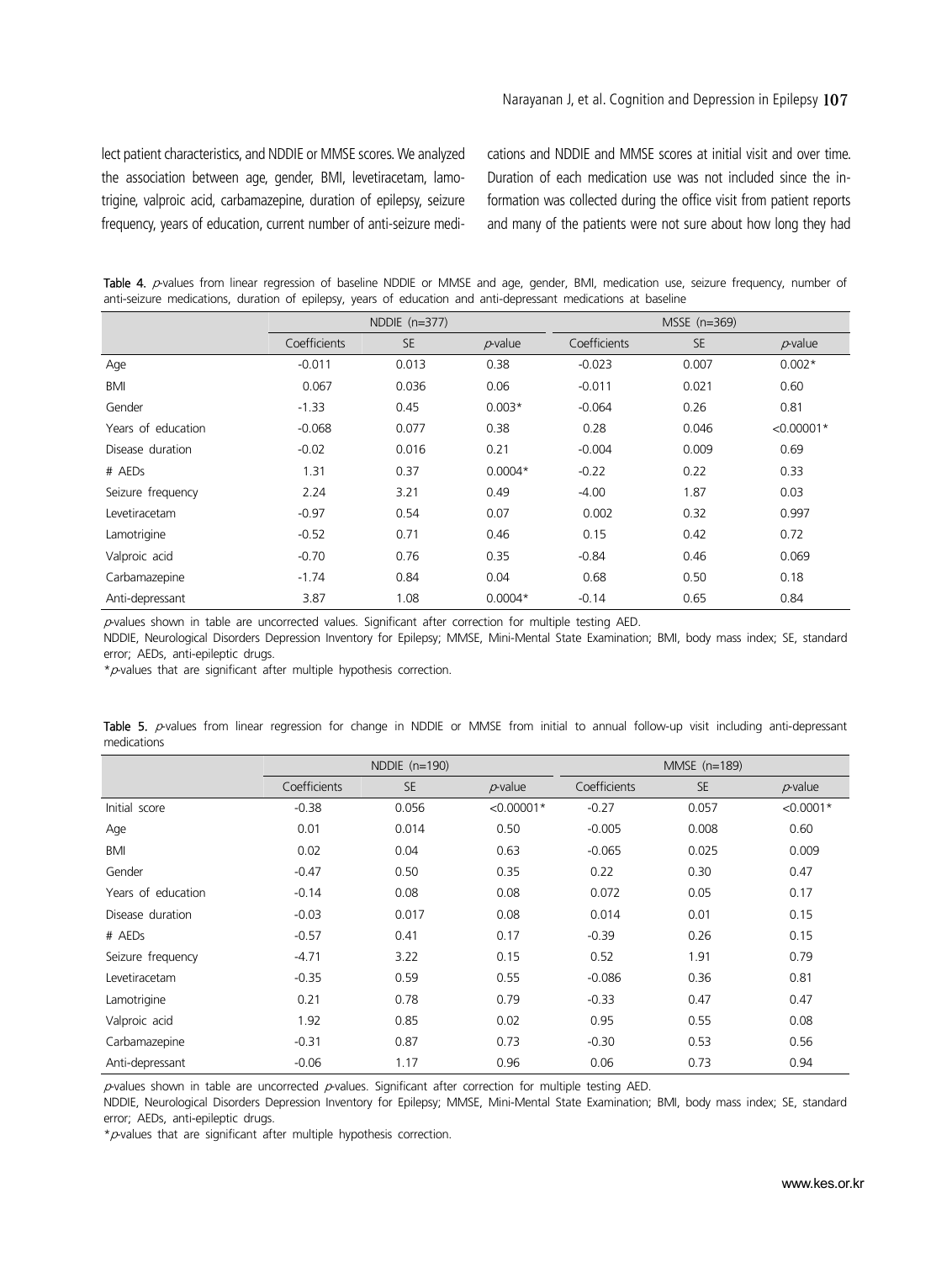used a specific medication. After correction for multiple comparisons, two statistically significant findings were observed between baseline NDDIE score and number of AED, and baseline NDDIE score and male gender. Specifically, increasing number of AEDs was associated with increased NDDIE, indicating a higher risk of depressive symptoms. Conversely, male gender was associated with decreased NDDIE score. No other factors were associated with NDDIE or MMSE at baseline or over time after correction for multiple comparisons.

Cognitive deficits are frequently seen in patients with epilepsy. The association is likely multifactorial. Age of onset of epilepsy as well as duration of epilepsy are likely relevant; patients with earlier age of onset and longer duration of epilepsy show worse memory performance.<sup>8,13</sup> Anti-epileptic medications have also been shown to contribute to cognitive decline,  $10-12$  poly-therapy being worse than mono-therapy, although number of seizure medications was not associated with MMSE in our data. However, we were limited by small sample size and our association, although not significant, was in the expected direction with increasing number of medications associated with a poor cognitive score. This direction could be due to patients on more anti-seizure medications being likely to have more severe epilepsy. However, we did not find a significant association between lower MMSE score and frequency of seizures in our study.

Studies have found correlations between BMI and cognitive status of patients<sup>20-22</sup> in select populations. However, the evidence is not clear, and no definite association has been reported in patients with epilepsy. Although we found suggestion of an association between increasing BMI and decreasing MMSE score over 1 year, this association was not significant after correction for multiple comparisons and was a small clinical effect (0.06 decrease in MME for 1 unit increase in BMI). Further investigation of this point with a larger sample size would be very interesting.

Epilepsy is also associated with psychosocial problems, including depressive symptoms.<sup>23</sup> Part of this could be related to the severity of the epilepsy itself and also with how patients with epilepsy perceive themselves.<sup>24,25</sup> A bidirectional relationship has been proposed between depression and epilepsy, which can be suggestive of some shared neurobiology between the two. $3$  Weatherburn et al.  $26$  has proposed that the total burden of the co-morbid state is a contributor. They found that people with epilepsy have more co-morbidities than the general population, and depression increased with increasing co-morbidities. However, we did not find an association between either seizure frequency or disease duration and NDDIE in our study, although we were limited by our small sample size, patient

report of seizure frequency, and disease duration. Depression is known to be more common in women across all age groups. $^{27}$  Per our results, the gender gap seems to persist in people with epilepsy. Part of this could be because men tend to report sadness less than women on the scoring system, which has been pointed out in previous studies.  $26,28$  It is interesting, though, that the gender gap seems to persist in people with epilepsy despite the additional co-morbidity of epilepsy, which adds work restrictions and life-style restrictions that may impact males more.

Anti-epileptic medications have been reported to cause cognitive and behavioral effects in epilepsy.<sup>11</sup> As such, we were interested in whether we could identify particular medications that were more strongly associated with cognitive decline or mood. Among the medications we analyzed (levetiracetam, valproic acid, carbamazepine and lamotrigine), valproic acid use was possibly correlated with a higher depression score. This was surprising because given the side effect profile of these medications, one would expect patients on levetiracetam to have worse mood compared to those on other medications. Given that this association did not persist after correction for multiple comparisons, it may likely be due to chance. Additionally, we did not adjust for duration of medication use, which could have affected the results to some extent. However, this is data from real clinic patients and represents the situation that many clinicians face in deciding on treatment. Anti-epileptic medications have been reported to contribute to cognitive impairment in epilepsy.  $10-12$ Among the medications analyzed, we did not find any significant correlation to cognitive score in our study. Again, however, we were limited by our small sample size and we may not have had adequate statistical power to detect these effects. Inclusion of anti-depressants did not markedly change the results of baseline or longitudinal analyses. The use of anti-depressant medications was found to be significant with respect to baseline NDDIE values. However, anti-depressants did not have significant effects for baseline MMSE values or any longitudinal analyses. It is worth noting that the proportion of patients taking anti-depressants is quite low at 4% of the patient population, which could limit the statistical power of detecting these effects.

Despite the innovative design of point-of-care standardized granular data on a clinic population, there are limitations to our study. We used NDDIE and MMSE scores for assessment, which are not a complete inventory for depression and cognitive status. The study also included only patients who could complete the score questionnaire for NDDIE and the MOCA or STMS tests. It did not include patients who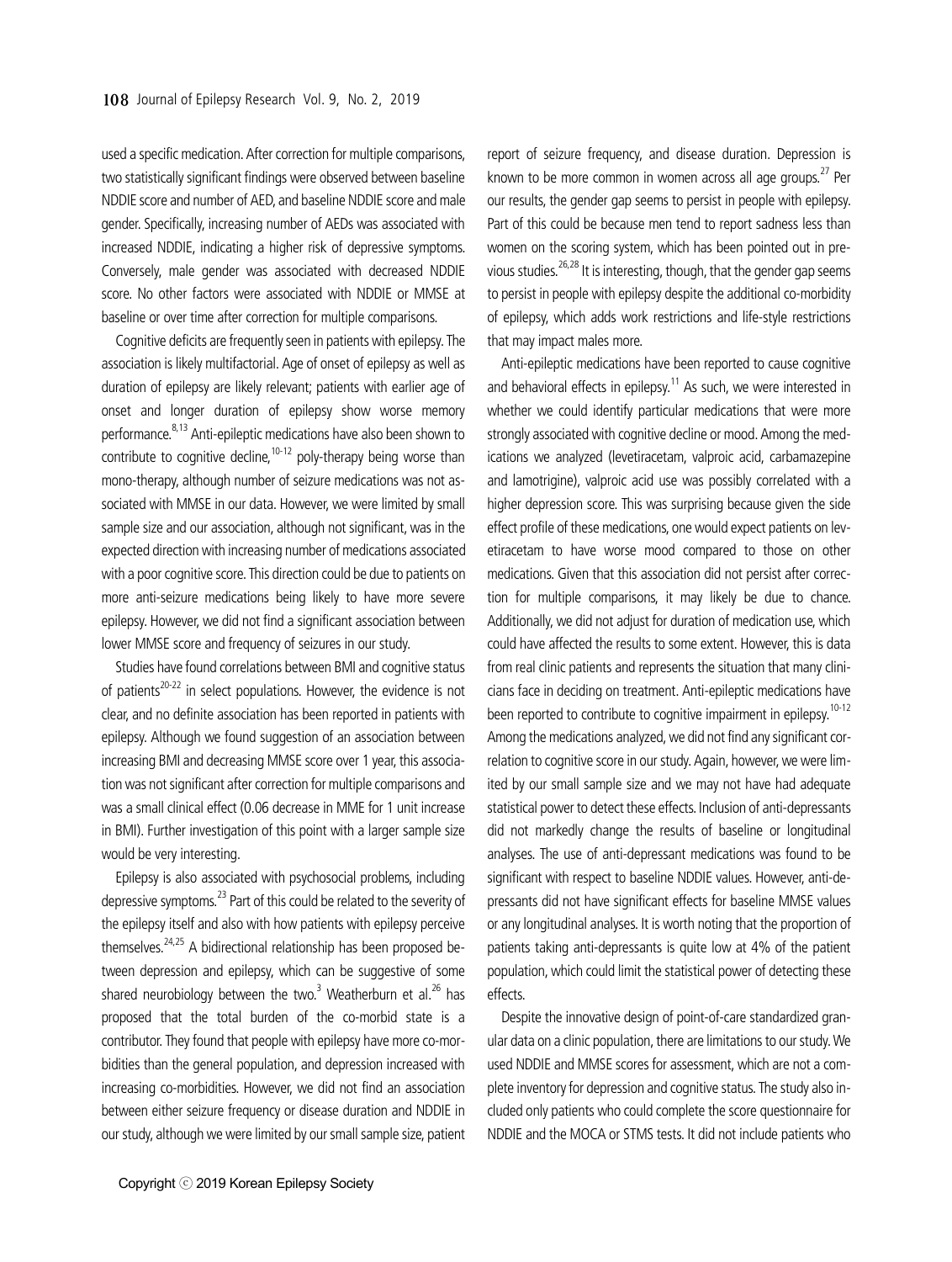could not complete these questionnaires or tests because they were non-English speaking and or too cognitively impaired to complete them. Also of note, we used NDDIE as a screening tool for depression and it is not a diagnostic tool and just indicative of depressive symptoms. However, it is unlikely that the bias introduced by this is differential. Thus, any impact on our findings is likely to result in a dilution of effect as opposed to introducing an association where none existed. Our population is also overwhelmingly Caucasian, so our findings are not generalizable to other racial/ethnic groups. Additionally, we did not have any specific medication exclusions, so the possibility of confounding by past medication use affected our results. Although we did include the use of anti-depressant medication in the analysis, the number of patients taking anti-depressants was low, limiting the statistical power of this analysis. While the physicians reviewed the use of all medications, the primary information regarding medication use was determined from patient report, which may be subject to some misclassification. Additionally, this was an observational trial in a clinic-based sample and not a randomized study. Therefore, we cannot exclude the possibility of unmeasured confounders skewing the observed associations. Lastly, we did have small sample sizes for some of the studied medications, thus we may have been underpowered to detect these effects. Despite these limitations, the methodology and novelty of this study provides the opportunity to further investigate these preliminary findings and provides an example of the opportunities for point-of-care research to potentially improve care for epilepsy patients. To improve upon these limitations, we will be continuing to collect data on more patients, including more races and ethnic groups, acquire valid cognitive assessment tools in other languages, and collect more definitive data on use of antidepressant medications.

## **Acknowledgements**

The authors thank the medical assistants, nurses, neurologists, EMR Optimization and Enterprise Data Warehouse programmers, administrators, and research personnel at NorthShore University HealthSystem who contributed to the quality improvement and practice-based research initiative using the EMR. The authors thank Hannah Moulthrop, MS, for her assistance with editing, formatting, and submitting the manuscript for publication. Finally, the authors thank the epilepsy patients who inspire us to improve quality and to innovate our clinical practice every day.

Funding for this study was provided by the Auxiliary of NorthShore University HealthSystem with respect to the initial building of the tool kits and funding support from the Agency for Healthcare Research and Quality (RO1HS024057).

#### **Conflict of Interest**

The authors declare that they have no conflicts of interest.

## **References**

- 1. Beghi E, Giussani G. Aging and the epidemiology of epilepsy. Neuroepidemiology 2018;51:216-23.
- 2. Salpekar JA, Mula M. Common psychiatric comorbidities in epilepsy: how big of a problem is it? Epilepsy Behav 2019;98(Pt B):293-7.
- 3. Hesdorffer DC, Ishihara L, Mynepalli L, Webb DJ, Weil J, Hauser WA. Epilepsy, suicidality, and psychiatric disorders: a bidirectional association. Ann Neurol 2012:72:184-91.
- 4. Whiteford HA, Ferrari AJ, Degenhardt L, Feigin V, Vos T. The global burden of mental, neurological and substance use disorders: an analysis from the Global Burden of Disease Study 2010. PLoS One 2015;10:e0116820.
- 5. Sander JW. The epidemiology of epilepsy revisited. Curr Opin Neurol 2003;16:165-70.
- 6. Ngugi AK, Bottomley C, Kleinschmidt I, Sander JW, Newton CR. Estimation of the burden of active and life-time epilepsy: a meta-analytic approach. Epilepsia 2010;51:883-90.
- 7. Mwangala PN, Kariuki SM, Nyongesa MK, et al. Cognition, mood and quality-of-life outcomes among low literacy adults living with epilepsy in rural Kenya: a preliminary study. Epilepsy Behav 2018;85:45-51.
- 8. Martin RC, Griffith HR, Faught E, Gilliam F, Mackey M, Vogtle L. Cognitive functioning in community dwelling older adults with chronic partial epilepsy. Epilepsia 2005;46:298-303.
- 9. Griffith HR, Martin RC, Bambara JK, Marson DC, Faught E. Older adults with epilepsy demonstrate cognitive impairments compared with patients with amnestic mild cognitive impairment. Epilepsy Behav 2006;8:161-8.
- 10. Eddy CM, Rickards HE, Cavanna AE. The cognitive impact of antiepileptic drugs. Ther Adv Neurol Disord 2011;4:385-407.
- 11. Loring DW, Meador KJ. Cognitive and behavioral effects of epilepsy treatment. Epilepsia 2001;42 Suppl 8:24-32.
- 12. Park SP, Kwon SH. Cognitive effects of antiepileptic drugs. J Clin Neurol 2008;4:99-106.
- 13. Miller LA, Galioto R, Tremont G, et al. Cognitive impairment in older adults with epilepsy: characterization and risk factor analysis. Epilepsy Behav 2016;56:113-7.
- 14. Maraganore DM, Frigerio R, Kazmi N, et al. Quality improvement and practice-based research in neurology using the electronic medical record. Neurol Clin Pract 2015;5:419-29.
- 15. Narayanan J, Dobrin S, Choi J, et al. Structured clinical documentation in the electronic medical record to improve quality and to support practice-based research in epilepsy. Epilepsia 2017;58:68-76.
- 16. Gilliam FG, Barry JJ, Hermann BP, Meador KJ, Vahle V, Kanner AM. Rapid